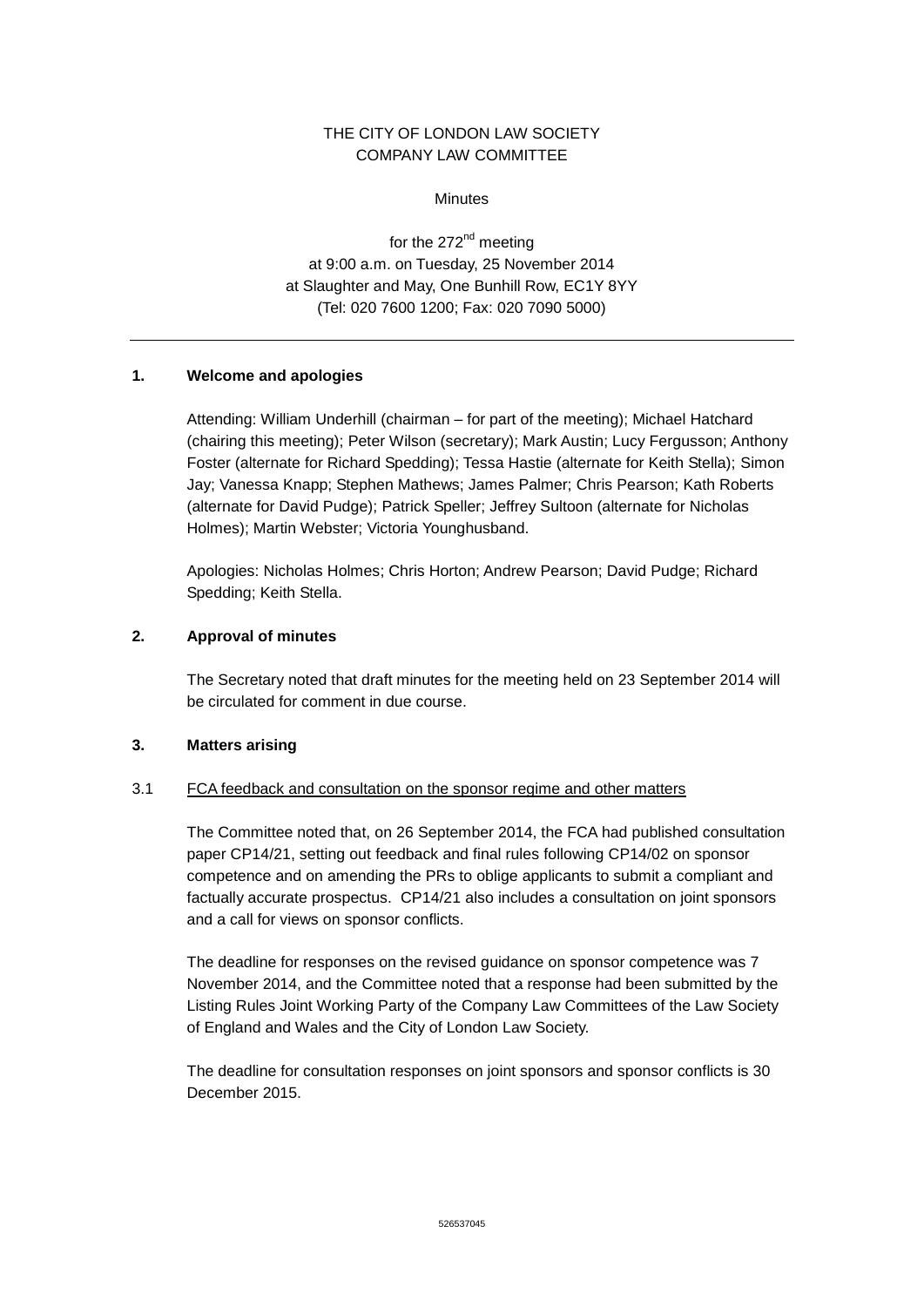## 3.2 ESMA reports on draft technical standards under revised Transparency Directive

The Committee noted that, on 29 September 2014, ESMA had published its final report containing draft regulatory technical standards on major shareholdings, and an indicative list of financial instruments subject to notification requirements under the revised Transparency Directive.

# 3.3 Takeover Panel response statement on miscellaneous Code amendments

The Committee noted that, on 14 November 2014, the Code Committee had published response statement RS 2014/1 regarding miscellaneous amendments to the Takeover Code. The Code amendments, and related changes to the Panel's Rule 8 disclosure forms, will take effect on 1 January 2015.

## 3.4 Response to Takeover Panel consultation paper PCP 2014/2

The Committee noted that a response had been submitted by the Takeovers Joint Working Party of the Company Law Committees of the Law Society of England and Wales and the City of London Law Society.

The Committee considered that the key issues for determination by the Panel include, in particular, the scope of permitted qualifications and conditions to post-offer undertakings, such as for material changes of circumstances or unspecified events of force majeure.

## 3.5 Response to Primary Market Bulletin No. 8

The Committee noted that a response had been submitted by the Listing Rules Joint Working Party of the Company Law Committees of the Law Society of England and Wales and the City of London Law Society.

## 3.6 Response to FCA consultation paper CP14/18

The Committee noted that a response had been submitted by the Listing Rules Joint Working Party of the Company Law Committees of the Law Society of England and Wales and the City of London Law Society.

## 3.7 Responses to ESMA consultation papers concerning MAR

The Committee noted that responses had been submitted to these two consultation papers by the MAR Joint Working Party of the Company Law Committees of the Law Society of England and Wales and the City of London Law Society.

## 3.8 "Transparency & Trust" / Small Business, Enterprise and Employment Bill

The Committee noted that the Company Law Committee of the Law Society of England and Wales had submitted written evidence and supplementary written evidence to the House of Commons Public Bill Committee regarding this Bill.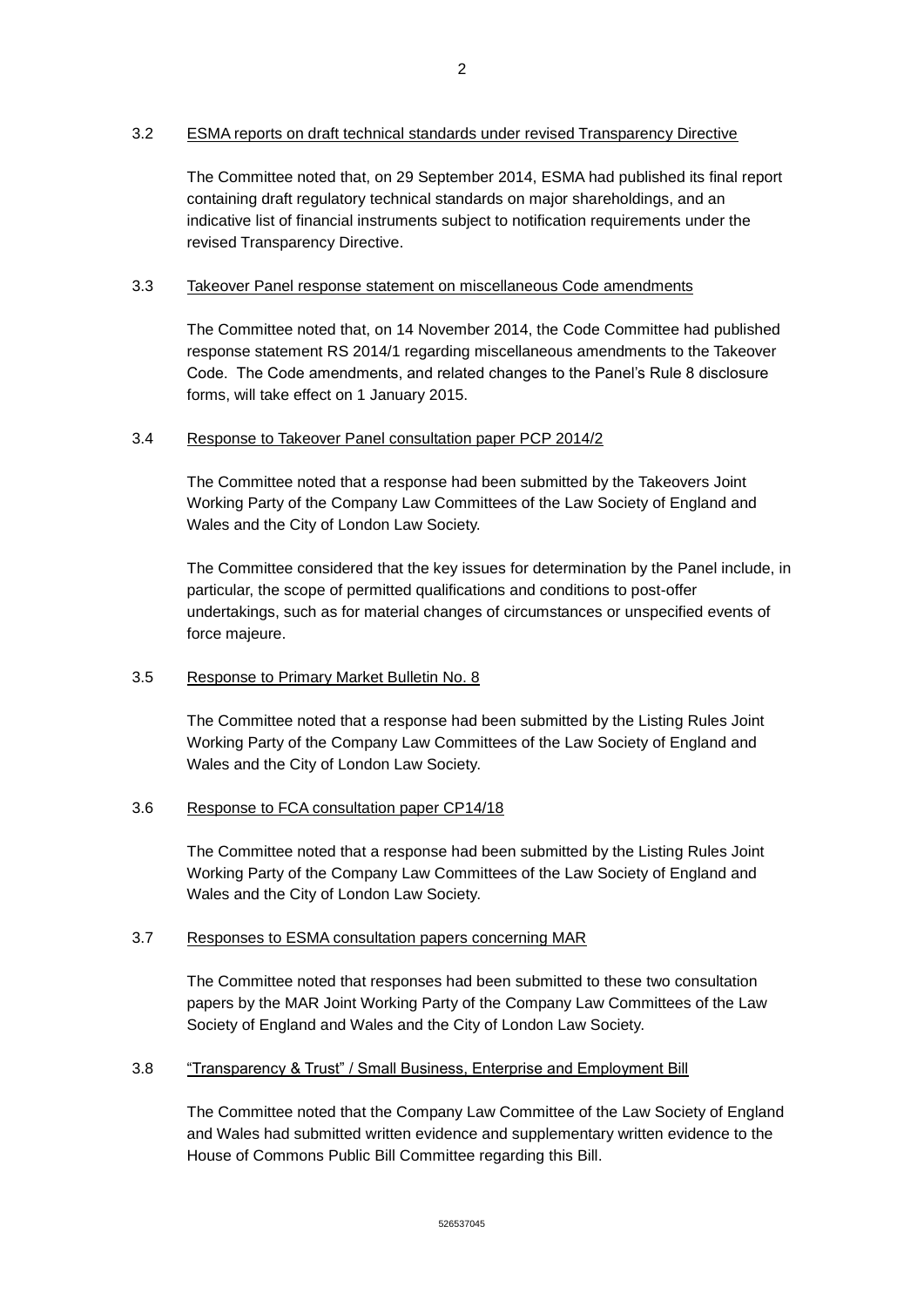# 3.9 FRC changes to Provision E.2.4 of the UK Corporate Governance Code

The Secretary noted that, following the meeting held on 23 September 2014, the Chairman had spoken with the person at the FRC responsible for the amendment made to Provision E.2.4 of the Code. This provision now requires that a GM notice and related papers be sent to shareholders "at least 14 working days" before the meeting.

The FRC indicated that it would provide the Chairman with a formal explanation shortly. However, it appears that the FRC did not fully appreciate the implications of this change when they made it. They believed they were just making the position for GMs consistent with the position for AGMs (which were already subject to Provision E.2.4).

Vanessa Knapp noted that she had also spoken with the FRC about this issue, and received a broadly similar response.

In the interim, it was suggested that if a listed company has a good reason to convene a GM on the minimum notice permitted by s.307A of the Companies Act 2006, then it should explain its non-compliance with Provision E.2.4 rather than comply.

## **4. Discussions**

## 4.1 BIS consults on PSC register

The Committee noted that, on 28 October 2014, BIS had published a discussion paper regarding the proposed new register of people with significant control which companies will be required to maintain once the Small Business, Enterprise and Employment Bill has been enacted into law. The deadline for responses is 9 December 2014.

The Committee's attention was drawn to two key issues raised by this consultation:

- First, whether economic harm alone should be a sufficient reason for protecting from public disclosure certain personal information included on the proposed new register. BIS appears to be inclined towards the view that economic harm alone is insufficient, saying in the discussion paper that "protection… should be granted only to those who are at serious risk of harm. On that basis, we are not persuaded that competition or reputational impact should be taken into account". The Committee considered potential arguments for and against this position.
- Secondly, whether BIS should task an external working group (including experts and practitioners) with preparing statutory guidance about the meaning of "significant influence or control" which would be required by the Bill. The Committee agreed that an external working group was desirable. The discussion paper also asked who should be involved in preparing additional non-statutory guidance on additional matters, which might include the other conditions of being a person with significant control and wider questions around the proposed new register.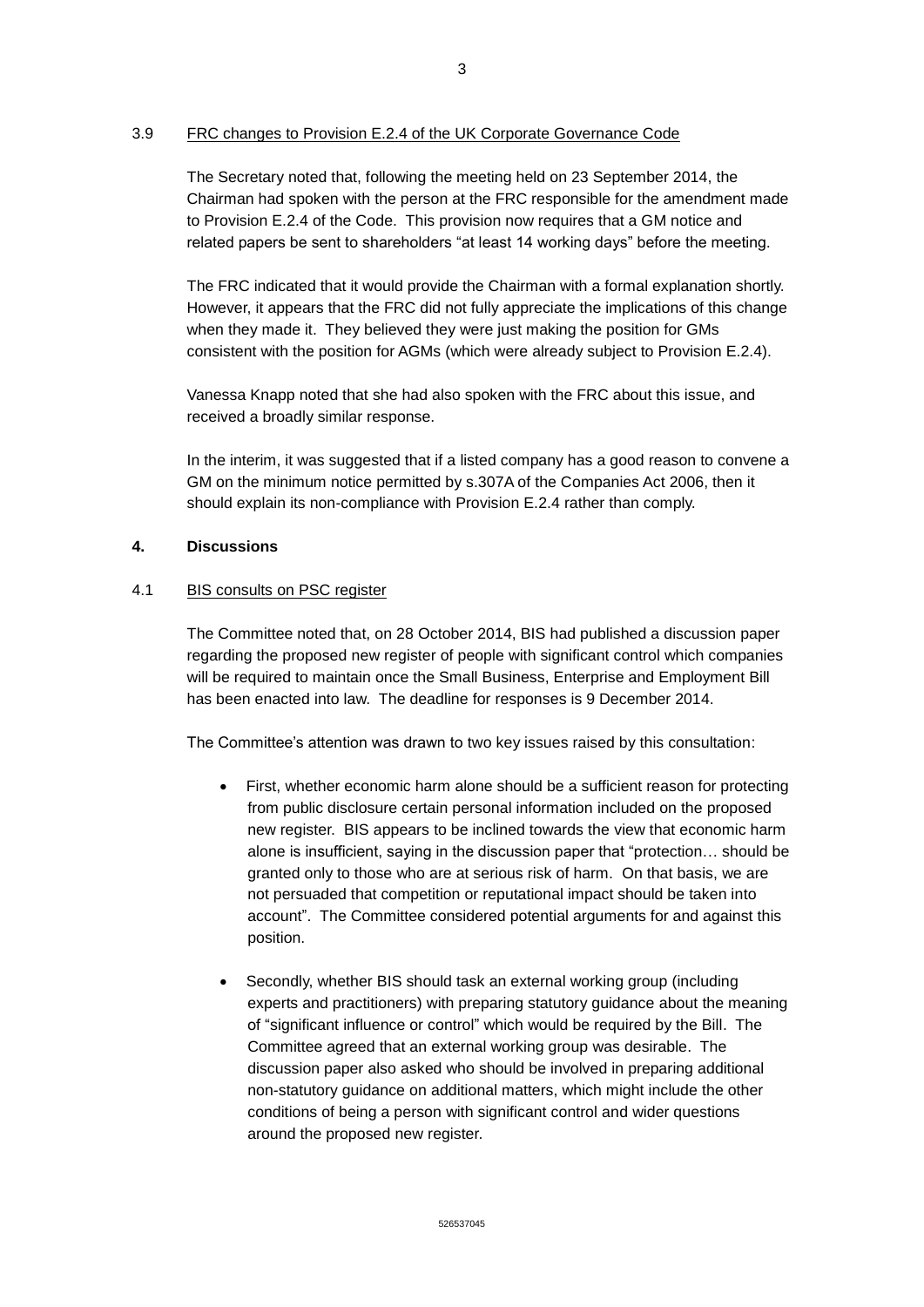The Chairman asked members to give further consideration to the first issue after this meeting. The Chairman will then consider (in light of any responses received from Committee members) whether a focussed consultation response should be submitted to BIS.

# 4.2 ESMA consults on draft technical standards under revised Prospectus Directive

The Committee noted that, on 26 September 2014, ESMA had published a consultation paper proposing draft regulatory technical standards under provisions of the Prospectus Directive amended by the Omnibus II Directive (2014/51/EU). The draft standards relate to procedures for approval of prospectuses, incorporation by reference, publication of prospectuses, advertisements, and the disclosure of offer-related information. The deadline for responses is 19 December 2014.

# 4.3 BIS progress report on implementing the Kay Review

The Committee noted that, on 27 October 2014, BIS had published a progress report on the implementation of the Kay Review of UK Equity Markets and Long-Term Decision Making.

Among other things, the progress report notes that:

- The Government is reviewing the impact of its reforms on executive remuneration, and intends to publish the key findings from this work and any policy conclusions drawn from it shortly.
- The Government confirmed its preliminary view that restricting the role of shortterm shareholders during a takeover bid would be difficult to implement in practice. Disenfranchising such shareholders also risked being at best ineffective and at worst damaging. Accordingly, the Government has no plans to introduce measures of this kind.
- The Government welcomes the Takeover Panel's proposals in PCP 2014/2 regarding post-offer undertakings and intention statements, and considers that there is no action which the Government needs to take to support the introduction of this new two-tier system.

# 4.4 Launch of Investor Forum

The Committee noted that, on 27 October 2014, the Investor Forum had launched its new website [\(www.investorforum.org.uk\)](http://www.investorforum.org.uk/) and published a discussion paper on its key principles and approach to engagement. The Kay Review had recommended the establishment of the Forum to advocate the position of investors to companies.

The Committee noted that:

 The intention is that the Investor Forum (supported by a panel of law firms) will work with shareholders to facilitate long-term engagement with companies.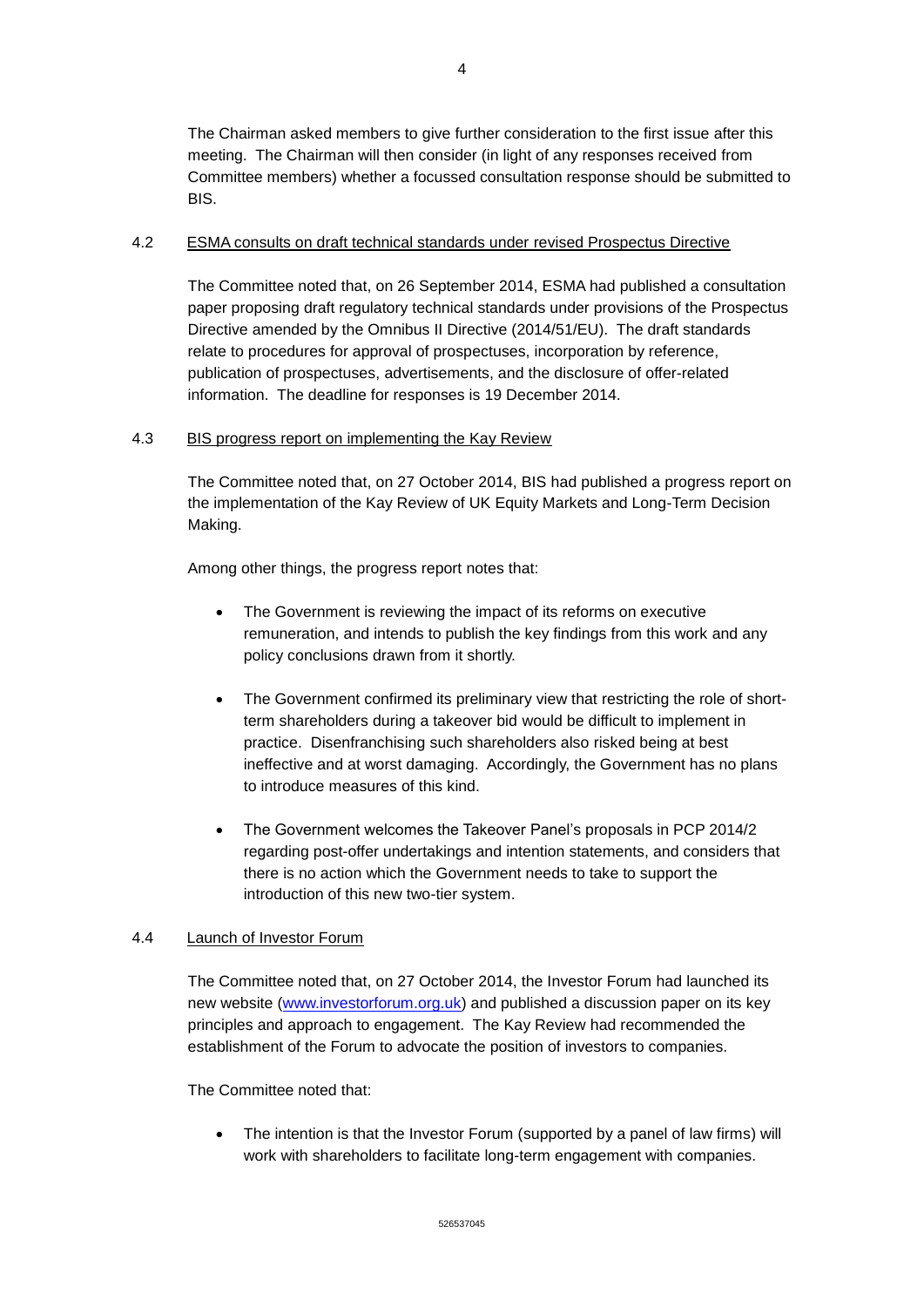- Co-ordinated action of a long-term nature raises some potentially difficult legal issues, including in relation to the possible application of the market abuse regime. For example, it may be more difficult to 'cleanse' (through an announcement) knowledge of matters under consideration of a long-term nature.
- Freshfields (which is on the panel) is primarily responsible for drafting a proposed protocol on how engagement with companies will work, including the process to be followed. This work is at a very early stage.
- The Committee considered that it would be helpful if a draft of the protocol could be shared with the Committee in due course.
- It was suggested that it may be helpful for the Investor Forum to provide guidance addressing examples of matters on which shareholders may wish to engage with a company, and outlining the relevant legal issues. However, the Committee considered that the legal issues and conclusions will inevitably be quite fact-specific. For example, the issue of succession planning may be highly price-sensitive for some companies, but not others. Ultimately, the company is best-placed to assess whether any information disclosed or matters under discussion constitute inside information or not. Accordingly, the Committee did not consider that it would be possible for guidance to identify the legal implications of particular engagement beyond general parameters in any particular situation.
- The Chairman asked Committee members to consider what concerns companies may have regarding engagement, which the protocol may need to address (e.g. shareholder requests for companies to commit to 'cleanse' via announcement). It may be helpful to pass such suggestions on to the Investor Forum for consideration.

## **5. Recent developments**

### 5.1 Corporate Governance

The Committee noted that, on 20 October 2014, the IMA had published its principles of remuneration and related introductory letter.

Vanessa Knapp drew the Committee's attention to the OECD's consultation on the proposed revised text of the OECD Principles of Corporate Governance. Committee members agreed to take a look at this, and consider whether a working group should be formed to respond. The deadline for responses is 4 January 2015.

### 5.2 Reporting and Disclosure

The Committee noted that, on 26 September 2014, the CMA had published the Statutory Audit Services for Large Companies Market Investigation (Mandatory Use of Competitive Tender Processes and Audit Committee Responsibilities) Order 2014. The Order will apply to financial years beginning on or after 1 January 2015.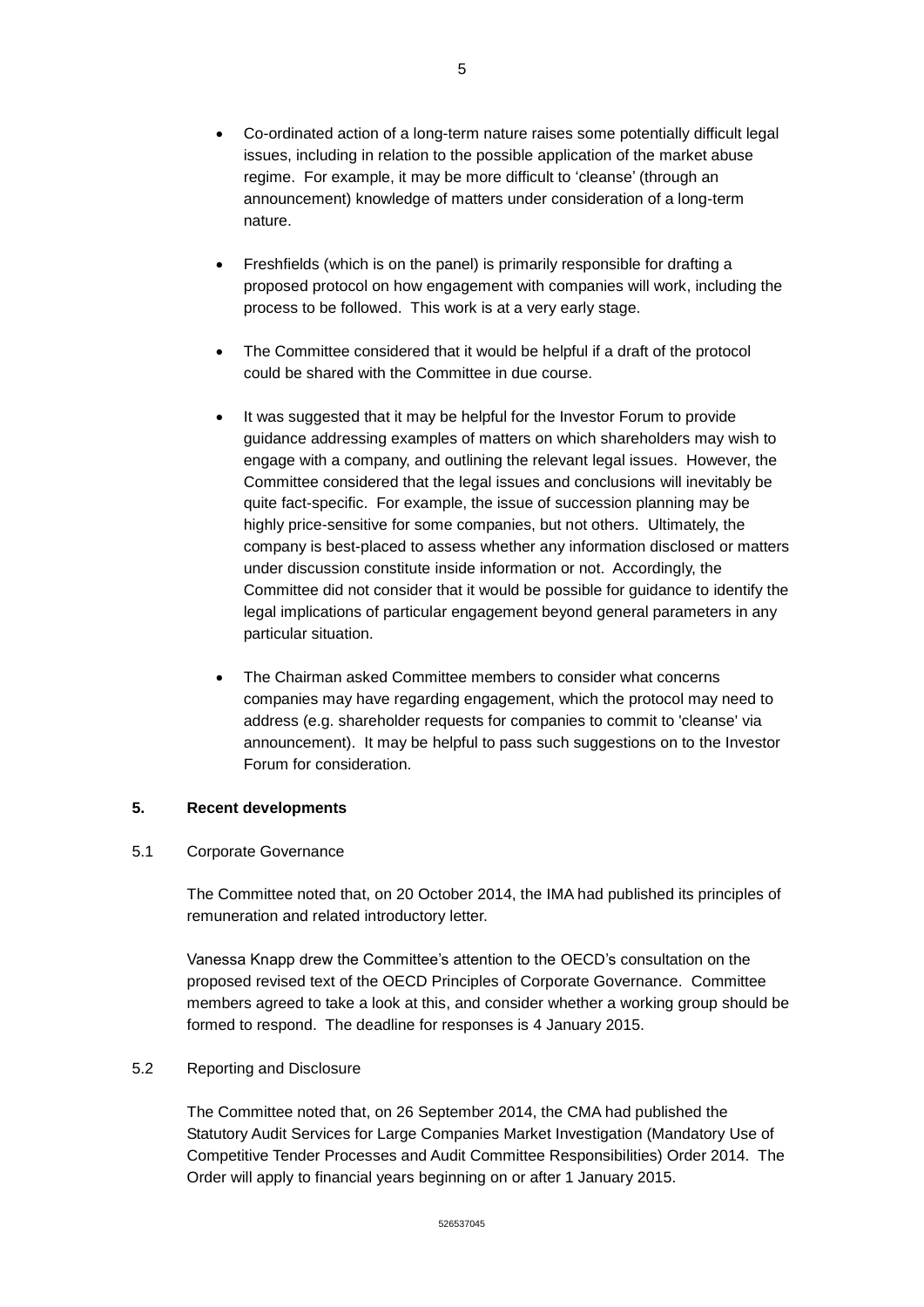The Committee noted that, on 29 September 2014, the European Council had adopted a Directive amending the Accounting Directive to require disclosure of non-financial and diversity information by certain large companies and public interest entitles. On 15 November 2014, the final Directive (2014/95/EU) had been published in the Official Journal.

The Committee noted that, on 14 October 2014, the FRC had published its Corporate Reporting Review Annual Report for 2014, covering the year ended 31 March 2014.

The Committee noted that, on 27 October 2014, revised drafts of the Reports on Payments to Governments Regulations 2014 and explanatory memorandum had been published. The draft Regulations will implement Chapter 10 of the Accounting Directive, which requires large companies and public interest entities active in the extraction of oil, minerals or gas or the logging of primary forests to publish annual reports detailing payments they make to governments relating to their extraction or logging activities. The Committee noted that a major issue raised by the draft Regulations is the scope of the definition of "government".

The Committee noted that, on 7 November 2014, the FCA had published policy statement PS14/15 on removing the requirement for issuers to publish interim management statements (reflecting changes to the Transparency Directive). The rule changes took effect on 7 November 2014.

### 5.3 Public M&A

The Committee noted that, on 14 November 2014, the Panel Executive had published Practice Statement No. 28 on entering into talks during a restricted period.

The Committee's attention was drawn to section 3 of the Practice Statement. Paragraph 3.2 addresses the situation where a bidder makes a "no intention to bid" statement under Rule 2.8, but then enters into talks with the target during the 6-month restricted period (suspending the Rule 2.8 restrictions). If a leak occurs during the 6 month restricted period, then paragraph 3.2 states that the Panel Executive will not normally require the imposition of a 'put up or shut up' ("PUSU") deadline. The Executive considers the imposition of a PUSU unnecessary in these circumstances, given that the target's board could end the talks at any time. In that case, the restrictions in Rule 2.8 would again apply to the bidder, but (under paragraphs 2.5 and 3.4) only for the remainder of the restricted period.

However, paragraph 3.3 of the Practice Statement provides that, if the talks continue to the end of the 6-month restricted period, the Panel Executive will then require the imposition of a PUSU deadline. If the bidder does not make a firm offer announcement by the PUSU deadline, then a new 6-month restricted period would commence.

The Committee wondered if this discrepancy may create a disincentive for target companies to end talks during the 6-month restricted period. If they do so, then they will not benefit from the protection of a new, 6-month restricted period.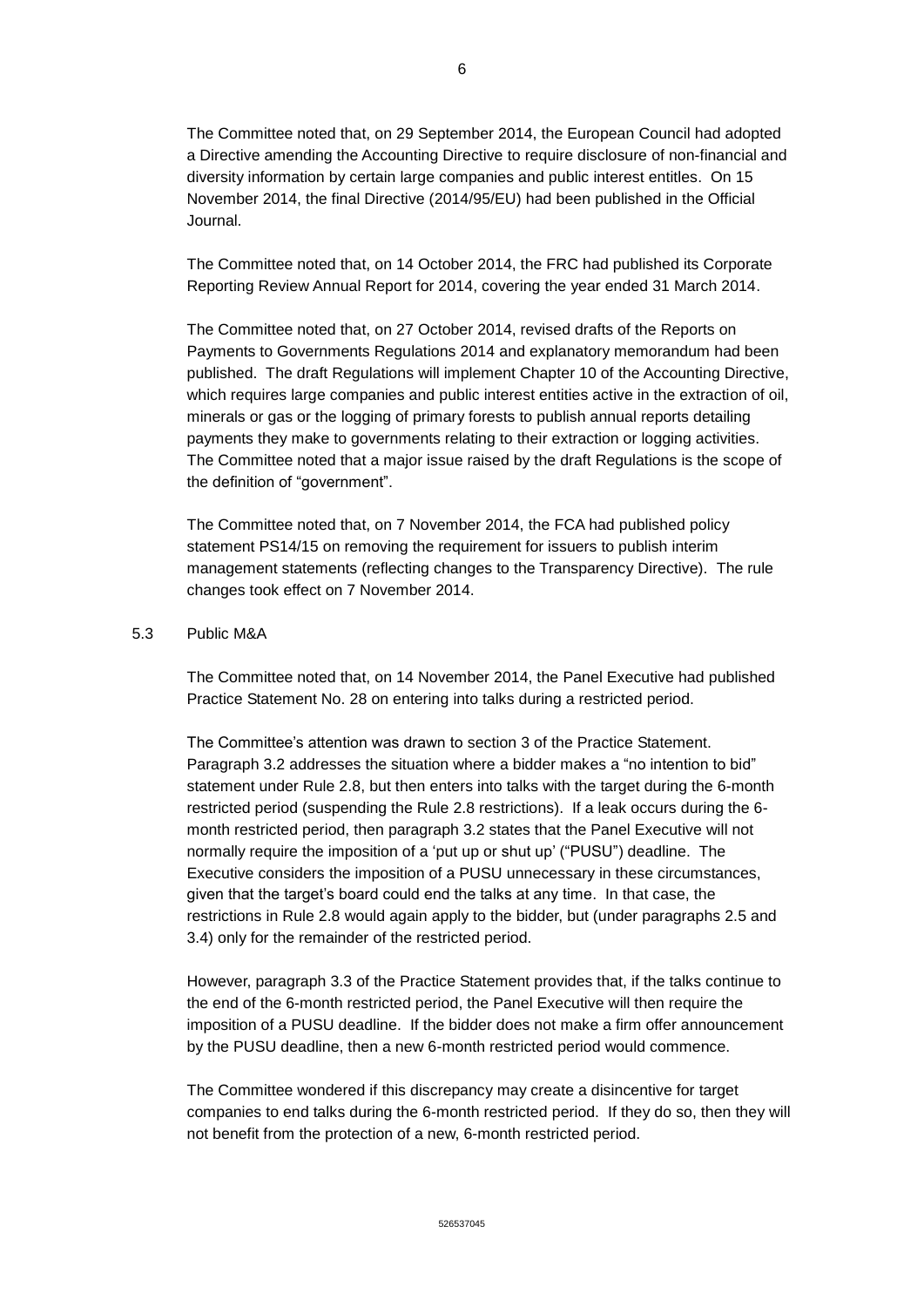## 5.4 Equity Capital Markets

The Committee noted that, on 7 October 2014, the ICAEW had published TECH 14/14CFF, providing guidance on financial position and prospects procedures. The revised guidance applies to all new listing processes commencing on or after 1 December 2014.

The Committee noted that, on 22 October 2014, ESMA had published version 22 of its Prospectuses: Questions and Answers.

The Committee noted that some practical difficulties and the risk of excessive restrictions on controlling shareholders have been experienced when negotiating relationship agreements between controlling shareholders and premium-listed companies (as required by the Listing Rule changes made on 16 May 2014).

It was noted that, at the meeting on 20 May 2014, the Committee had agreed that it should not generally be necessary for premium-listed companies with controlling shareholders to amend their articles of association in order to reflect the independent director election provisions in LR 9.2.2ER and LR 9.2.2FR. A Committee member mentioned that their firm had conducted a survey of listed companies, which only identified one company which was amending its articles to address this point.

Another Committee member noted that post-IPO controlling shareholders are encountering some difficulties in reducing their shareholding through subsequent block trades. Some investment banks are now unwilling to waive lock-up periods. The controlling shareholder is also likely to have nominee directors on the issuer's board. If those nominees pass inside information to the controlling shareholder, this will prevent it from selling shares. Even if they do not, relationship agreements often contain a clause to the effect that the controlling shareholder cannot sell shares if a director could not sell shares.

## 5.5 Market abuse

The Committee noted that, on 20 November 2014, the Financial Services and Markets Act 2000 (Market Abuse) Regulations 2014 had been published, together with an explanatory memorandum. The Regulations come into force on 15 December 2014.

## 5.6 Accounting

The Committee noted that, on 7 October 2014, the FRC had published a feedback statement and revised operating procedures for its Conduct Committee.

The Committee noted that, on 12 November 2014, the FRC had published for comment a financial reporting exposure draft (FRED 56) of Draft FRS 104 – Interim Financial Reporting. The deadline for responses is 12 January 2015.